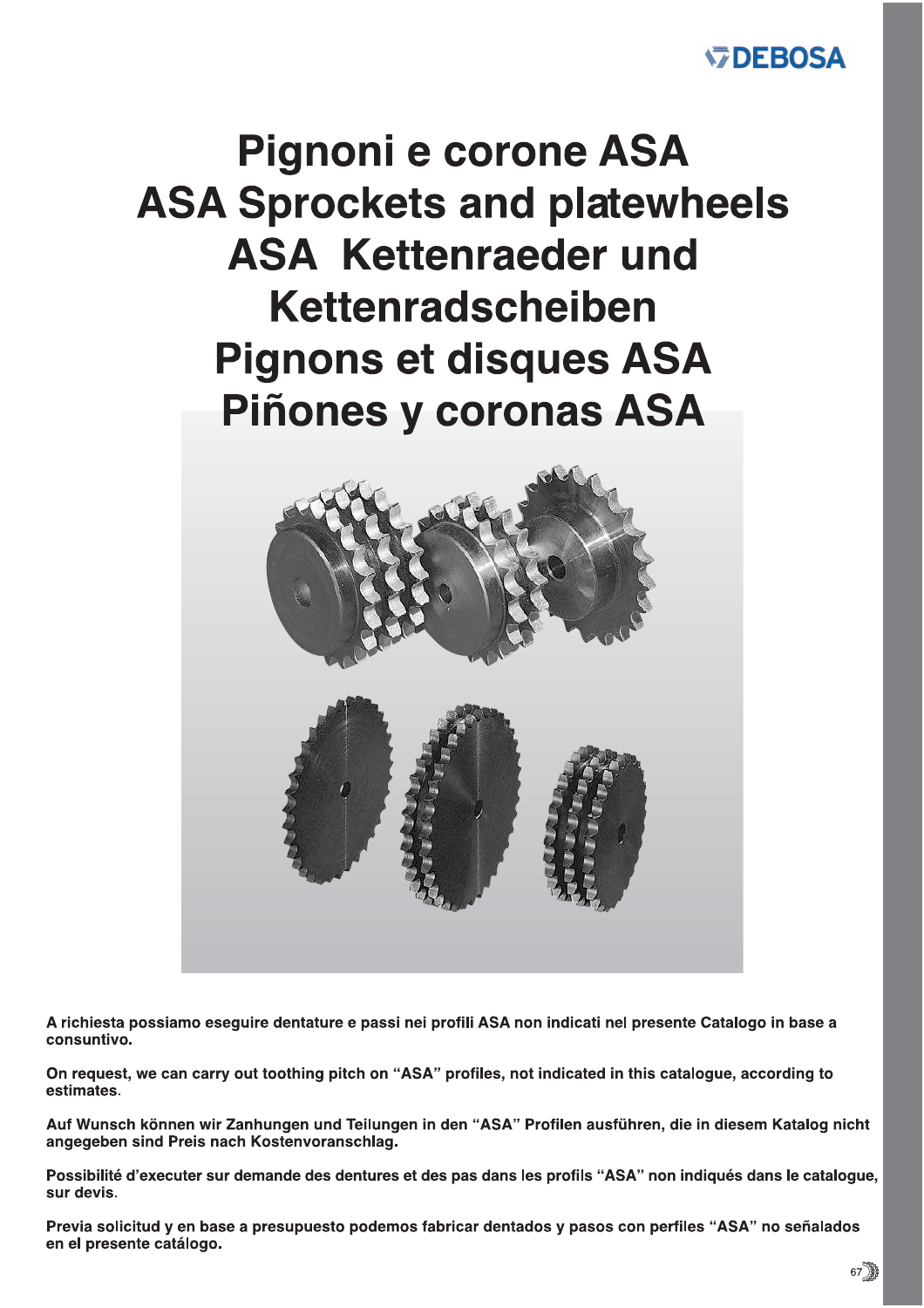Tooth width h<sub>3</sub>

Full height H



Pignoni per catene semplici, doppie e triple a rulli secondo: DIN 8188 - ISO/R 606 - ANSI B 29,1 Sprockets for simplex, duplex and triplex chain to: DIN 8188 - ISO/R 606 - ANSI B 29,1 Kettenräder mit einseitiger Nabe fur Simplex-Duplex-Triplex-Rollenkette nach: DIN 8188 - ISO/R 606 - ANSI B 29.1 Pignons avec moyeu déporté pour chaînes simples, doubles, et triples à rouleaux suivant les normes: DIN 8188 - ISO/R 606 - ANSI B 29,1 Piñones para cadena simple, doble y triple de rodillos segun las normas: DIN 8188 - ISO/R 606 - ANSI B 29,1

3/8" x 3/16"

Largh. dente  $h_3$ 

Altezza totale H

#### ASA 35 - 1-2-3 9,525 x 4,77 mm

Ancho diente h<sub>3</sub>

Altura total H

 $h_3$  $24,5$ 

 $\,$  H

| <b>CATENA:</b>              | CHAIN:                     | <b>KETTE:</b>      | <b>CHAÎNE:</b>                  | <b>CADENA:</b>              |                | <b>ASA 35</b> |
|-----------------------------|----------------------------|--------------------|---------------------------------|-----------------------------|----------------|---------------|
| Passo                       | Pitch                      | Teilung            | Pas                             | Paso                        |                | 9,525         |
| Larghezza interna           | Internal width             | Innere Breite      | Largeur interieure              | Ancho interno               |                | 4,77          |
| Rullo ø                     | Roller ø                   | Rollen ø           | ø du rouleau                    | Rodillo ø                   |                | 5,08          |
|                             |                            |                    |                                 |                             |                |               |
| <b>PIGNONE</b>              | <b>SPROCKETS</b>           | <b>KETTENRÄDER</b> | <b>PIGNONS</b>                  | <b>PIÑONES</b>              |                | <b>ASA 35</b> |
| Raggio dente r              | Tooth radius r             | Radius r           | Rayon de denture r              | Radio diente r              | r              | 10            |
| Larghezza raggio C          | Radius width C             | Breite C           | Largeur de rayon C              | Ancho radio C               | c              | 1,2           |
| Largh. dente $h_1$          | Tooth width h <sub>1</sub> | Zahnbreite $h_1$   | Larg. de denture h <sub>1</sub> | Ancho diente h <sub>1</sub> | $h_1$          | 4,4           |
| Largh. dente L              | Tooth width L              | Zahnbreite L       | Larg. de denture L              | Ancho diente L              | L              | 4,3           |
| Largh. dente h <sub>2</sub> | Tooth width h <sub>2</sub> | Zahnbreite $h_2$   | Larg. de denture h <sub>2</sub> | Ancho diente h <sub>2</sub> | h <sub>2</sub> | 14.4          |

Larg. de denture  $h_3$ 

Hauteur totale H



#### Materiale C 45 E · Material C45 E · Matière C 45 E · Materiel C 45 E - UNI EN 10083-1

Zahnbreite  $h_3$ 

Gesamt Höhe H

|                 |                           |       |          | <b>PS</b>   |         |    |          | <b>PD</b>   |    |        |  |
|-----------------|---------------------------|-------|----------|-------------|---------|----|----------|-------------|----|--------|--|
| Z               | $\mathsf{D}_{\mathrm{e}}$ | $D_p$ | cod.     | $\mathbf d$ | D       | н  | cod.     | $\mathbf d$ | D  | н      |  |
| 10 <sub>1</sub> | 35,70                     | 30,82 | PS 05A10 | 20          | $\,8\,$ | 22 |          |             |    |        |  |
| 11              | 38,69                     | 33,80 | PS 05A11 | 22          | 8       | 25 |          |             |    |        |  |
| 12              | 41,68                     | 36,80 | PS 05A12 | 25          | 8       | 25 |          |             |    |        |  |
| 13              | 44,68                     | 39,80 | PS 05A13 | 28          | 10      | 25 | PD 05A13 | 28          | 10 | 25     |  |
| 14              | 47,68                     | 42,80 | PS 05A14 | 31          | 10      | 25 | PD 05A14 | 31          | 10 | 25     |  |
| 15              | 50,69                     | 45,81 | PS 05A15 | 34          | 10      | 25 | PD 05A15 | 34          | 10 | 25     |  |
| 16              | 53,70                     | 48,82 | PS 05A16 | 38          | 10      | 28 | PD 05A16 | 37          | 12 | 30     |  |
| 17              | 56,72                     | 51,83 | PS 05A17 | 38          | 10      | 28 | PD 05A17 | 40          | 12 | $30\,$ |  |
| 18              | 59,73                     | 54,85 | PS 05A18 | 38          | 10      | 28 | PD 05A18 | 43          | 12 | 30     |  |
| 19              | 62,75                     | 57,87 | PS 05A19 | 46          | 10      | 28 | PD 05A19 | 46          | 12 | $30\,$ |  |
| 20              | 65,77                     | 60,89 | PS 05A20 | 46          | 10      | 28 | PD 05A20 | 49          | 12 | 30     |  |
| 21              | 68,79                     | 63,91 | PS 05A21 | 46          | $10$    | 28 | PD 05A21 | 52          | 16 | $30\,$ |  |
| 22              | 71,81                     | 66,93 | PS 05A22 | 52          | 12      | 28 | PD 05A22 | 55          | 16 | 30     |  |
| 23              | 74,83                     | 69,95 | PS 05A23 | 52          | 12      | 28 | PD 05A23 | 58          | 16 | $30\,$ |  |
| 24              | 77,85                     | 72,97 | PS 05A24 | 52          | 12      | 28 | PD 05A24 | 61          | 16 | 30     |  |
| 25              | 80,88                     | 76,00 | PS 05A25 | 58          | 12      | 28 | PD 05A25 | 64          | 16 | 30     |  |
| 26              | 83,90                     | 79,02 | PS 05A26 | 58          | 12      | 28 | PD 05A26 | 67          | 16 | 30     |  |
| 27              | 86,93                     | 82,04 | PS 05A27 | 58          | 12      | 28 | PD 05A27 | 70          | 16 | $30\,$ |  |
| 28              | 89,95                     | 85,07 | PS 05A28 | 60          | 12      | 28 | PD 05A28 | 73          | 16 | 30     |  |
| 30              | 96,00                     | 91,12 | PS 05A30 | 60          | 12      | 28 |          |             |    |        |  |
|                 |                           |       |          |             |         |    |          |             |    |        |  |
|                 |                           |       |          |             |         |    |          |             |    |        |  |
|                 |                           |       |          |             |         |    |          |             |    |        |  |
|                 |                           |       |          |             |         |    |          |             |    |        |  |
|                 |                           |       |          |             |         |    |          |             |    |        |  |
|                 |                           |       |          |             |         |    |          |             |    |        |  |
|                 |                           |       |          |             |         |    |          |             |    |        |  |
|                 |                           |       |          |             |         |    |          |             |    |        |  |
|                 |                           |       |          |             |         |    |          |             |    |        |  |
|                 |                           |       |          |             |         |    |          |             |    |        |  |
|                 |                           |       |          |             |         |    |          |             |    |        |  |
|                 |                           |       |          |             |         |    |          |             |    |        |  |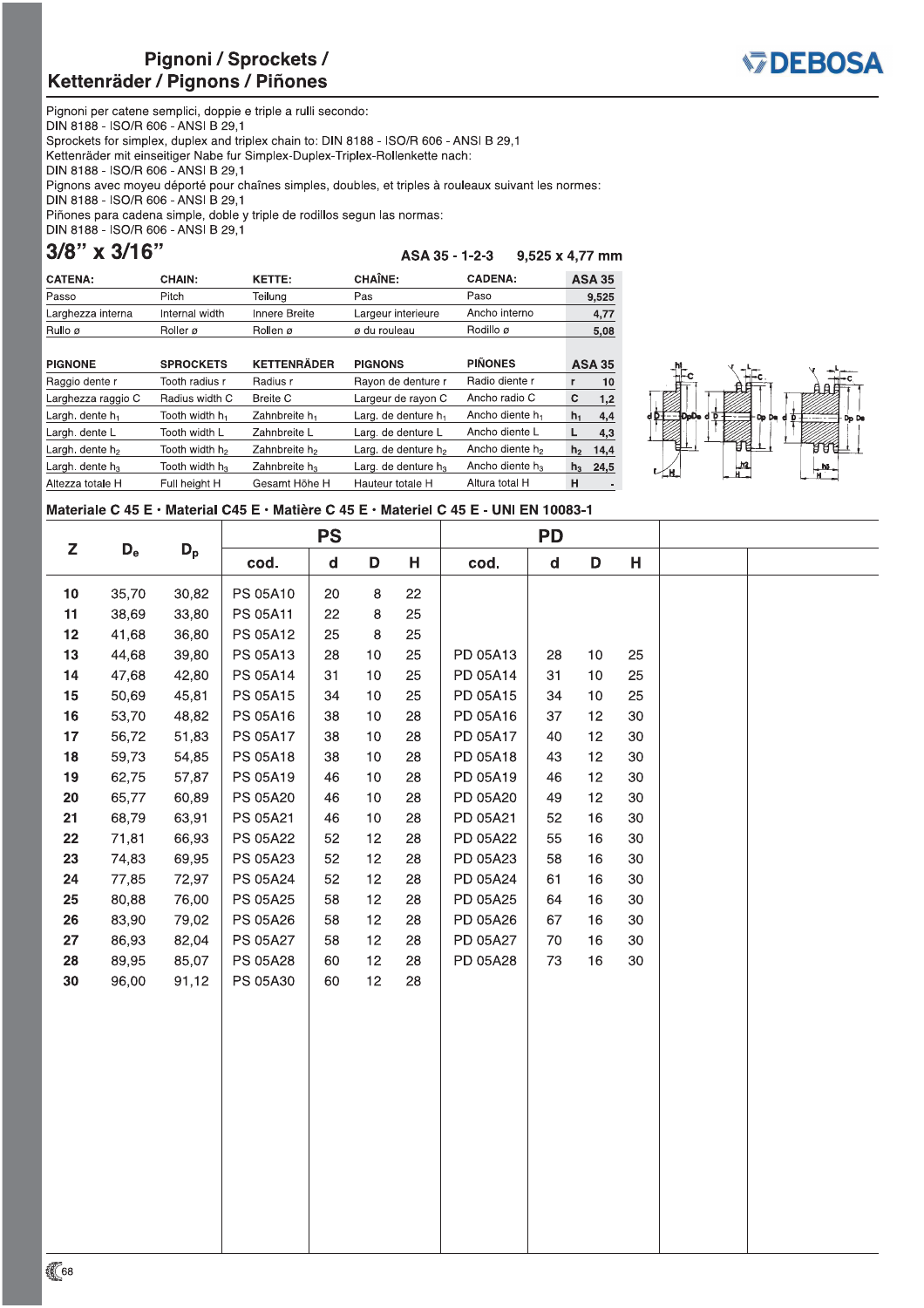Tooth width h<sub>2</sub>

Tooth width h<sub>3</sub>

Full height H



Pignoni per catene semplici, doppie e triple a rulli secondo: DIN 8188 - ISO/R 606 - ANSI B 29,1 Sprockets for simplex, duplex and triplex chain to: DIN 8188 - ISO/R 606 - ANSI B 29,1 Kettenräder mit einseitiger Nabe fur Simplex-Duplex-Triplex-Rollenkette nach: DIN 8188 - ISO/R 606 - ANSI B 29.1 Pignons avec moyeu déporté pour chaînes simples, doubles, et triples à rouleaux suivant les normes: DIN 8188 - ISO/R 606 - ANSI B 29,1 Piñones para cadena simple, doble y triple de rodillos segun las normas: DIN 8188 - ISO/R 606 - ANSI B 29,1

 $1/2$ " x 5/16"

Largh. dente  $h_2$ 

Largh. dente  $h_3$ 

Altezza totale H

ASA 40 - 1-2-3 12,7 x 7,94 mm

Ancho diente h<sub>2</sub>

Ancho diente h<sub>3</sub>

Altura total H

 $h<sub>2</sub>$  $21,6$ 

 $h_3$ 

 $\,$  H

 $36$ 

| <b>CATENA:</b>     | <b>CHAIN:</b>              | KETTE:                    | <b>CHAÎNE:</b>                  | <b>CADENA:</b>              |       | <b>ASA 40</b> |
|--------------------|----------------------------|---------------------------|---------------------------------|-----------------------------|-------|---------------|
| Passo              | Pitch                      | Teilung                   | Pas                             | Paso                        |       | 12,7          |
| Larghezza interna  | Internal width             | Innere Breite             | Largeur interieure              | Ancho interno               |       | 7,94          |
| Rullo ø            | Roller ø                   | Rollen ø                  | ø du rouleau                    | Rodillo ø                   |       | 7,94          |
|                    |                            |                           |                                 |                             |       |               |
| <b>PIGNONE</b>     | <b>SPROCKETS</b>           | <b>KETTENRÄDER</b>        | <b>PIGNONS</b>                  | <b>PIÑONES</b>              |       | <b>ASA 40</b> |
|                    |                            |                           |                                 |                             |       |               |
| Raggio dente r     | Tooth radius r             | Radius r                  | Rayon de denture r              | Radio diente r              | r     | 13,5          |
| Larghezza raggio C | Radius width C             | Breite C                  | Largeur de rayon C              | Ancho radio C               | с     | 1.6           |
| Largh. dente $h_1$ | Tooth width h <sub>1</sub> | Zahnbreite h <sub>1</sub> | Larg. de denture h <sub>1</sub> | Ancho diente h <sub>1</sub> | $h_1$ | 7,4           |

Larg. de denture  $h_2$ 

Larg. de denture  $h_3$ 

Hauteur totale H



### Materiale C 45 E · Material C45 E · Matière C 45 E · Materiel C 45 E - UNI EN 10083-1

Zahnbreite h<sub>2</sub>

Zahnbreite h<sub>3</sub>

Gesamt Höhe H

|    |         |        | <b>PS</b> |              | <b>PD</b> |    |          |             | <b>PT</b> |    |          |             |    |    |
|----|---------|--------|-----------|--------------|-----------|----|----------|-------------|-----------|----|----------|-------------|----|----|
| Z  | $D_{e}$ | $D_p$  | cod.      | $\mathsf{d}$ | D         | Н  | cod.     | $\mathbf d$ | D         | Н  | cod.     | $\mathbf d$ | D  | н  |
| 10 | 47,66   | 41,10  | PS 09A10  | 26           | 10        | 25 |          |             |           |    |          |             |    |    |
| 11 | 51,64   | 45,08  | PS 09A11  | 29           | 10        | 25 |          |             |           |    |          |             |    |    |
| 12 | 55,63   | 49,07  | PS 09A12  | 35           | 10        | 28 |          |             |           |    | PT 09A12 | 35          | 14 | 50 |
| 13 | 59,63   | 53,07  | PS 09A13  | 35           | 10        | 28 | PD 09A13 | 38          | 12        | 35 | PT 09A13 | 38          | 14 | 50 |
| 14 | 63,63   | 57,07  | PS 09A14  | 35           | 10        | 28 | PD 09A14 | 42          | 12        | 35 | PT 09A14 | 42          | 14 | 50 |
| 15 | 67,64   | 61,08  | PS 09A15  | 48           | 10        | 28 | PD 09A15 | 46          | 12        | 35 | PT 09A15 | 46          | 14 | 50 |
| 16 | 71,66   | 65,10  | PS 09A16  | 48           | 10        | 28 | PD 09A16 | 50          | 14        | 35 | PT 09A16 | 50          | 16 | 50 |
| 17 | 75,68   | 69,12  | PS 09A17  | 48           | 10        | 28 | PD 09A17 | 54          | 14        | 35 | PT 09A17 | 54          | 16 | 50 |
| 18 | 79,70   | 73,14  | PS 09A18  | 60           | 12        | 28 | PD 09A18 | 58          | 14        | 35 | PT 09A18 | 58          | 16 | 50 |
| 19 | 83,72   | 77,16  | PS 09A19  | 60           | 12        | 28 | PD 09A19 | 62          | 14        | 35 | PT 09A19 | 62          | 16 | 50 |
| 20 | 87,74   | 81,18  | PS 09A20  | 60           | 12        | 28 | PD 09A20 | 66          | 14        | 35 | PT 09A20 | 66          | 16 | 50 |
| 21 | 91,77   | 85,21  | PS 09A21  | 65           | 12        | 28 | PD 09A21 | 70          | 16        | 40 | PT 09A21 | 70          | 20 | 55 |
| 22 | 95,80   | 89,24  | PS 09A22  | 65           | 12        | 28 | PD 09A22 | 70          | 16        | 40 | PT 09A22 | 70          | 20 | 55 |
| 23 | 99,83   | 93,27  | PS 09A23  | 65           | 12        | 28 | PD 09A23 | 70          | 16        | 40 | PT 09A23 | 70          | 20 | 55 |
| 24 | 103,86  | 97,30  | PS 09A24  | 70           | 14        | 28 | PD 09A24 | 75          | 16        | 40 | PT 09A24 | 75          | 20 | 55 |
| 25 | 107,89  | 101,33 | PS 09A25  | 70           | 14        | 28 | PD 09A25 | 80          | 16        | 40 | PT 09A25 | 80          | 20 | 55 |
| 26 | 111,92  | 105,36 | PS 09A26  | $70\,$       | 14        | 28 | PD 09A26 | 85          | 20        | 40 | PT 09A26 | 85          | 20 | 55 |
| 27 | 115,96  | 109,40 | PS 09A27  | 70           | 16        | 30 | PD 09A27 | 85          | $20\,$    | 40 | PT 09A27 | 85          | 20 | 55 |
| 28 | 119,99  | 113,43 | PS 09A28  | $70\,$       | 16        | 30 | PD 09A28 | 90          | 20        | 40 | PT 09A28 | 90          | 20 | 55 |
| 30 | 128,06  | 121,50 | PS 09A30  | 80           | 16        | 30 | PD 09A30 | 100         | 20        | 40 |          |             |    |    |
| 32 | 136,13  | 129,57 | PS 09A32  | 80           | 16        | 30 |          |             |           |    |          |             |    |    |
| 35 | 148,24  | 141,68 | PS 09A35  | 90           | 16        | 30 |          |             |           |    |          |             |    |    |
| 36 | 152,28  | 145,72 | PS 09A36  | 90           | 16        | 30 |          |             |           |    |          |             |    |    |
| 38 | 160,35  | 153,79 | PS 09A38  | 90           | 16        | 35 |          |             |           |    |          |             |    |    |
| 40 | 168,43  | 161,87 | PS 09A40  | 90           | 16        | 35 |          |             |           |    |          |             |    |    |
|    |         |        |           |              |           |    |          |             |           |    |          |             |    |    |
|    |         |        |           |              |           |    |          |             |           |    |          |             |    |    |
|    |         |        |           |              |           |    |          |             |           |    |          |             |    |    |
|    |         |        |           |              |           |    |          |             |           |    |          |             |    |    |
|    |         |        |           |              |           |    |          |             |           |    |          |             |    |    |
|    |         |        |           |              |           |    |          |             |           |    |          |             |    |    |
|    |         |        |           |              |           |    |          |             |           |    |          |             |    |    |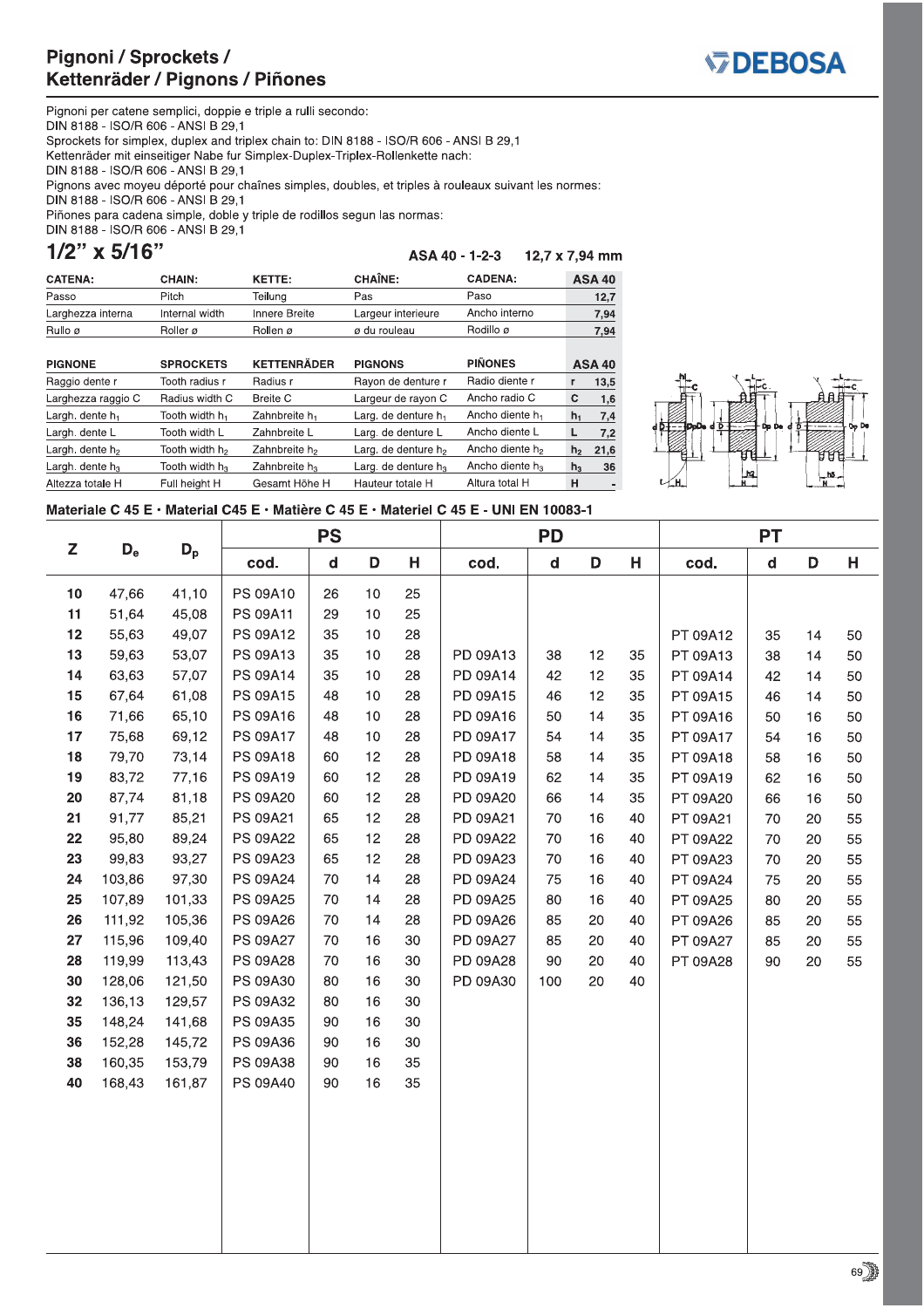

Pignoni per catene semplici, doppie e triple a rulli secondo: DIN 8188 - ISO/R 606 - ANSI B 29,1 Sprockets for simplex, duplex and triplex chain to: DIN 8188 - ISO/R 606 - ANSI B 29,1 Kettenräder mit einseitiger Nabe fur Simplex-Duplex-Triplex-Rollenkette nach: DIN 8188 - ISO/R 606 - ANSI B 29,1 Pignons avec moyeu déporté pour chaînes simples, doubles, et triples à rouleaux suivant les normes: DIN 8188 - ISO/R 606 - ANSI B 29,1 Piñones para cadena simple, doble y triple de rodillos segun las normas: DIN 8188 - ISO/R 606 - ANSI B 29,1

5/8" x 3/8"

ASA 50 - 1-2-3 15,875 x 9,52 mm

| <b>CATENA:</b>    | CHAIN:         | <b>KETTE:</b>      | <b>CHAÎNE:</b>     | <b>CADENA:</b> | <b>ASA 50</b> |
|-------------------|----------------|--------------------|--------------------|----------------|---------------|
| Passo             | Pitch          | Teilung            | Pas                | Paso           | 15,875        |
| Larghezza interna | Internal width | Innere Breite      | Largeur interieure | Ancho interno  | 9,52          |
| Rullo ø           | Roller ø       | Rollen ø           | ø du rouleau       | Rodillo ø      | 10,16         |
| <b>DIOMONE</b>    | CDDOOVETO      | <b>KETTENDÄDED</b> | <b>DIOMONIC</b>    | <b>DIÑONEC</b> | $A \cap A$    |

| <b>PIGNONE</b>              | <b>SPROCKETS</b>           | <b>KETTENRÄDER</b>        | <b>PIGNONS</b>                  | <b>PINONES</b>              |                | <b>ASA 50</b>            |
|-----------------------------|----------------------------|---------------------------|---------------------------------|-----------------------------|----------------|--------------------------|
| Raggio dente r              | Tooth radius r             | Radius r                  | Rayon de denture r              | Radio diente r              | r              | 17                       |
| Larghezza raggio C          | Radius width C             | <b>Breite C</b>           | Largeur de rayon C              | Ancho radio C               | c              | 2                        |
| Largh. dente $h_1$          | Tooth width h <sub>1</sub> | Zahnbreite h <sub>1</sub> | Larg. de denture h <sub>1</sub> | Ancho diente h <sub>1</sub> | h <sub>1</sub> | 9                        |
| Largh. dente L              | Tooth width L              | Zahnbreite L              | Larg. de denture L              | Ancho diente L              |                | 8,8                      |
| Largh. dente h <sub>2</sub> | Tooth width h <sub>2</sub> | Zahnbreite h <sub>2</sub> | Larg. de denture h <sub>2</sub> | Ancho diente h <sub>2</sub> | h <sub>2</sub> | 26,9                     |
| Largh. dente $h_3$          | Tooth width h <sub>3</sub> | Zahnbreite $h_3$          | Larg. de denture h <sub>3</sub> | Ancho diente h <sub>3</sub> | $h_3$          | 45                       |
| Altezza totale H            | Full height H              | Gesamt Höhe H             | Hauteur totale H                | Altura total H              | н              | $\overline{\phantom{a}}$ |



#### Materiale C 45 E · Material C45 E · Matière C 45 E · Materiel C 45 E - UNI EN 10083-1

|                  |       |         |                 | <b>PS</b> |    |    | <b>PD</b>       |              |    |    | <b>PT</b> |                             |    |    |
|------------------|-------|---------|-----------------|-----------|----|----|-----------------|--------------|----|----|-----------|-----------------------------|----|----|
| Z                | $D_e$ | $D_{p}$ | cod.            | ${\sf d}$ | D  | Н  | cod.            | $\mathsf{d}$ | D  | Н  | cod.      | $\operatorname{\mathsf{d}}$ | D  | н. |
| ${\bf 8}$        | 47,0  | 41,48   | <b>PS 10A08</b> | 25        | 10 | 25 |                 |              |    |    |           |                             |    |    |
| $\boldsymbol{9}$ | 52,6  | 46,42   | PS 10A09        | 30        | 10 | 25 |                 |              |    |    |           |                             |    |    |
| 10               | 57,5  | 51,37   | <b>PS 10A10</b> | 35        | 10 | 25 |                 |              |    |    |           |                             |    |    |
| 11               | 63,0  | 56,34   | <b>PS 10A11</b> | 37        | 12 | 30 |                 |              |    |    |           |                             |    |    |
| 12               | 68,0  | 61,34   | PS 10A12        | 42        | 12 | 30 |                 |              |    |    | PT 10A12  | 44                          | 16 | 55 |
| 13               | 73,0  | 66,32   | <b>PS 10A13</b> | 47        | 12 | 30 | PD 10A13        | 49           | 14 | 40 | PT 10A13  | 49                          | 16 | 55 |
| 14               | 78,0  | 71,34   | <b>PS 10A14</b> | 52        | 12 | 30 | PD 10A14        | 54           | 14 | 40 | PT 10A14  | 54                          | 16 | 55 |
| 15               | 83,0  | 76,36   | <b>PS 10A15</b> | 57        | 12 | 30 | PD 10A15        | 59           | 14 | 40 | PT 10A15  | 59                          | 16 | 55 |
| 16               | 88,0  | 81,37   | <b>PS 10A16</b> | 60        | 12 | 30 | PD 10A16        | 64           | 16 | 45 | PT 10A16  | 64                          | 16 | 60 |
| 17               | 93,0  | 86,39   | <b>PS 10A17</b> | 60        | 12 | 30 | PD 10A17        | 69           | 16 | 45 | PT 10A17  | 69                          | 16 | 60 |
| 18               | 98,3  | 91,42   | <b>PS 10A18</b> | 70        | 14 | 30 | <b>PD 10A18</b> | 74           | 16 | 45 | PT 10A18  | 74                          | 16 | 60 |
| 19               | 103,3 | 96,45   | <b>PS 10A19</b> | 70        | 14 | 30 | PD 10A19        | 79           | 16 | 45 | PT 10A19  | 79                          | 16 | 60 |
| $20\,$           | 108,4 | 101,49  | <b>PS 10A20</b> | 75        | 14 | 30 | PD 10A20        | 84           | 16 | 45 | PT 10A20  | 84                          | 16 | 60 |
| 21               | 113,4 | 106,52  | PS 10A21        | 75        | 16 | 30 | PD 10A21        | 85           | 16 | 45 | PT 10A21  | 85                          | 20 | 60 |
| 22               | 118,0 | 111,55  | <b>PS 10A22</b> | 80        | 16 | 30 | PD 10A22        | 90           | 16 | 45 | PT 10A22  | 90                          | 20 | 60 |
| 23               | 123,4 | 116,58  | PS 10A23        | 80        | 16 | 30 | PD 10A23        | 95           | 16 | 45 | PT 10A23  | 95                          | 20 | 60 |
| 24               | 128,3 | 121,62  | <b>PS 10A24</b> | 80        | 16 | 30 | PD 10A24        | 100          | 16 | 45 | PT 10A24  | 100                         | 20 | 60 |
| 25               | 134,4 | 126,66  | <b>PS 10A25</b> | 80        | 16 | 30 | PD 10A25        | 105          | 16 | 45 | PT 10A25  | 105                         | 20 | 60 |
| 26               | 139,0 | 131,70  | <b>PS 10A26</b> | 85        | 20 | 35 |                 |              |    |    | PT 10A26  | 110                         | 20 | 60 |
| 27               | 144,0 | 136,75  | <b>PS 10A27</b> | 85        | 20 | 35 |                 |              |    |    | PT 10A27  | 110                         | 20 | 60 |
| 28               | 148,7 | 141,78  | <b>PS 10A28</b> | 90        | 20 | 35 |                 |              |    |    | PT 10A28  | 115                         | 20 | 60 |
| 29               | 153,8 | 146,83  | <b>PS 10A29</b> | 90        | 20 | 35 |                 |              |    |    |           |                             |    |    |
| 30               | 158,8 | 151,87  | PS 10A30        | 90        | 20 | 35 |                 |              |    |    |           |                             |    |    |
| 31               | 163,9 | 156,92  | PS 10A31        | 95        | 20 | 35 |                 |              |    |    |           |                             |    |    |
| 32               | 168,9 | 161,95  | PS 10A32        | 95        | 20 | 35 |                 |              |    |    |           |                             |    |    |
| 33               | 174,5 | 167,00  | PS 10A33        | 95        | 20 | 35 |                 |              |    |    |           |                             |    |    |
| 34               | 179,0 | 172,05  | PS 10A34        | 95        | 20 | 35 |                 |              |    |    |           |                             |    |    |
| 35               | 184,1 | 177,10  | <b>PS 10A35</b> | 95        | 20 | 35 |                 |              |    |    |           |                             |    |    |
| 36               | 189,1 | 182,15  | <b>PS 10A36</b> | 100       | 20 | 35 |                 |              |    |    |           |                             |    |    |
| 37               | 194,2 | 187,20  | <b>PS 10A37</b> | 100       | 20 | 35 |                 |              |    |    |           |                             |    |    |
| 38               | 199,2 | 192,24  | <b>PS 10A38</b> | 100       | 20 | 35 |                 |              |    |    |           |                             |    |    |
| 39               | 204,2 | 197,29  | PS 10A39        | 100       | 20 | 35 |                 |              |    |    |           |                             |    |    |
| 40               | 209,3 | 202,34  | <b>PS 10A40</b> | 100       | 20 | 35 |                 |              |    |    |           |                             |    |    |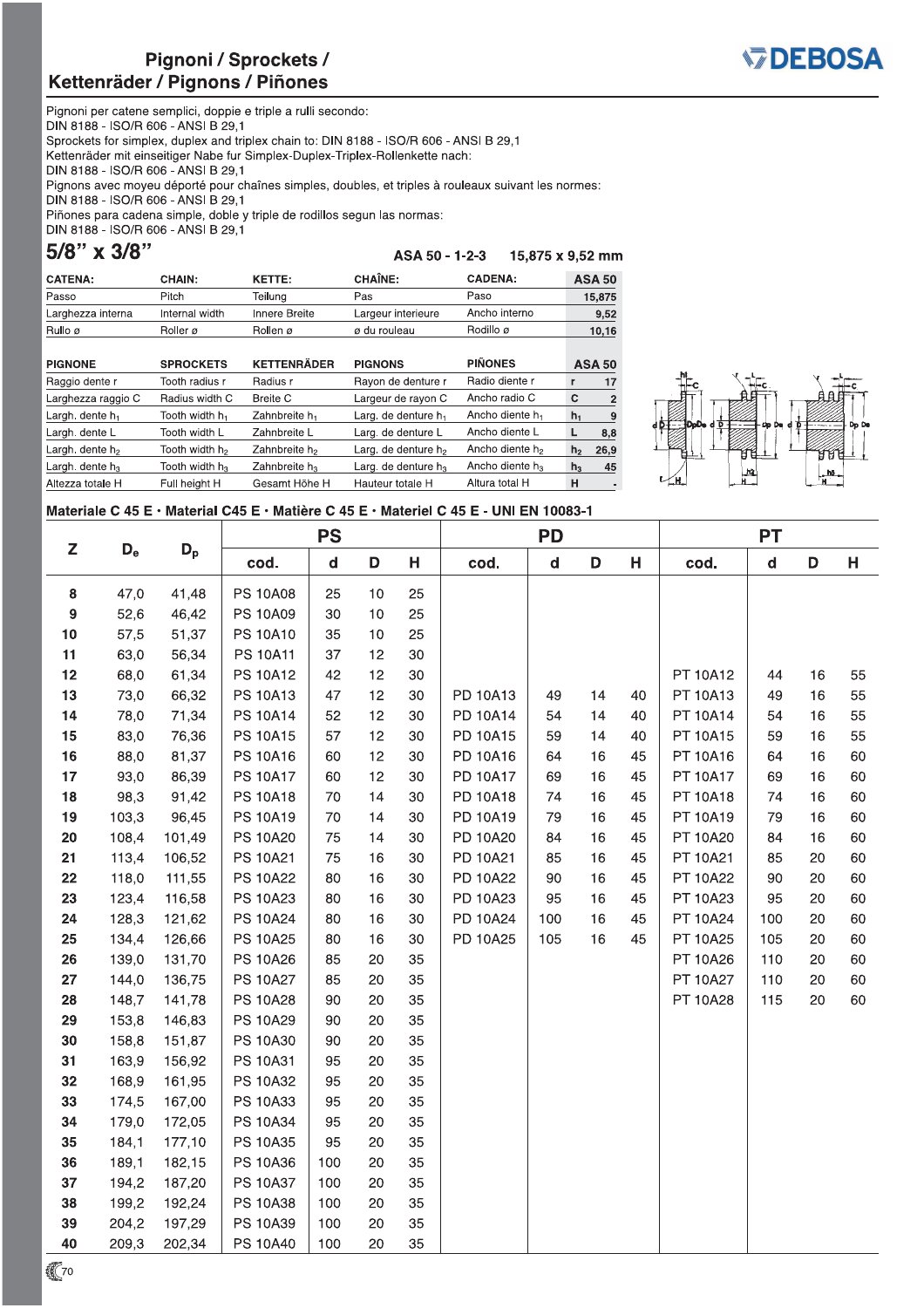

Pignoni per catene semplici, doppie e triple a rulli secondo:<br>DIN 8188 - ISO/R 606 - ANSI B 29,1 Sprockets for simplex, duplex and triplex chain to: DIN 8188 - ISO/R 606 - ANSI B 29,1 Kettenräder mit einseitiger Nabe fur Simplex-Duplex-Triplex-Rollenkette nach: DIN 8188 - ISO/R 606 - ANSI B 29,1 Pignons avec moyeu déporté pour chaînes simples, doubles, et triples à rouleaux suivant les normes: DIN 8188 - ISO/R 606 - ANSI B 29,1 Piñones para cadena simple, doble y triple de rodillos segun las normas: DIN 8188 - ISO/R 606 - ANSI B 29,1

|  | 3/4" x 1/2" |  |
|--|-------------|--|
|  |             |  |
|  |             |  |

ASA 60 - 1-2-3 19,05 x 12,7 mm

| <b>CATENA:</b>     | <b>CHAIN:</b>              | <b>KETTE:</b>             | <b>CHAINE:</b>         | <b>CADENA:</b>              |                | <b>ASA 60</b>            |
|--------------------|----------------------------|---------------------------|------------------------|-----------------------------|----------------|--------------------------|
| Passo              | Pitch                      | Teilung                   | Pas                    | Paso                        |                | 19,05                    |
| Larghezza interna  | Internal width             | Innere Breite             | Largeur interieure     | Ancho interno               |                | 12,7                     |
| Rullo ø            | Roller ø                   | Rollen ø                  | ø du rouleau           | Rodillo ø                   |                | 11,91                    |
| <b>PIGNONE</b>     | <b>SPROCKETS</b>           | <b>KETTENRÄDER</b>        | <b>PIGNONS</b>         | <b>PIÑONES</b>              |                | <b>ASA 60</b>            |
| Raggio dente r     | Tooth radius r             | Radius r                  | Rayon de denture r     | Radio diente r              | r              | 20                       |
| Larghezza raggio C | Radius width C             | <b>Breite C</b>           | Largeur de rayon C     | Ancho radio C               | C              | 2,4                      |
| Largh. dente $h_1$ | Tooth width h <sub>1</sub> | Zahnbreite h <sub>1</sub> | Larg. de denture $h_1$ | Ancho diente h <sub>1</sub> | $h_1$          | 12                       |
| Largh. dente L     | Tooth width L              | Zahnbreite L              | Larg. de denture L     | Ancho diente L              | г              | 11,8                     |
| Largh. dente $h_2$ | Tooth width h <sub>2</sub> | Zahnbreite h <sub>2</sub> | Larg. de denture $h_2$ | Ancho diente h <sub>2</sub> | h <sub>2</sub> | 34,6                     |
| Largh. dente $h_3$ | Tooth width $h_3$          | Zahnbreite $h_3$          | Larg. de denture $h_3$ | Ancho diente h <sub>3</sub> | h <sub>3</sub> | 57,4                     |
| Altezza totale H   | Full height H              | Gesamt Höhe H             | Hauteur totale H       | Altura total H              | н              | $\overline{\phantom{a}}$ |



Materiale C 45 E · Material C45 E · Matière C 45 E · Materiel C 45 E - UNI EN 10083-1

|    |             |        |                 | <b>PS</b>                   |        |    |          | <b>PD</b>     |    |    |          | <b>PT</b>    |    |    |
|----|-------------|--------|-----------------|-----------------------------|--------|----|----------|---------------|----|----|----------|--------------|----|----|
| Z  | $D_{\rm e}$ | $D_p$  | cod.            | $\operatorname{\mathsf{d}}$ | D      | Н  | cod.     | ${\mathsf d}$ | D  | Н  | cod.     | $\mathsf{d}$ | D  | Н  |
| 10 | 71,54       | 61,64  | <b>PS 11A10</b> | 42                          | 12     | 30 | PD 11A10 | 42            | 12 | 45 |          |              |    |    |
| 11 | 77,51       | 67,61  | <b>PS 11A11</b> | 45                          | 12     | 30 | PD 11A11 | 47            | 16 | 50 |          |              |    |    |
| 12 | 83,49       | 73,61  | PS 11A12        | 45                          | 12     | 30 | PD 11A12 | 53            | 16 | 50 | PT 11A12 | 53           | 20 | 70 |
| 13 | 89,49       | 79,59  | PS 11A13        | 60                          | 14     | 35 | PD 11A13 | 59            | 16 | 50 | PT 11A13 | 59           | 20 | 70 |
| 14 | 95,50       | 85,61  | PS 11A14        | 60                          | 14     | 35 | PD 11A14 | 65            | 16 | 50 | PT 11A14 | 65           | 20 | 70 |
| 15 | 101,52      | 91,63  | PS 11A15        | 60                          | 14     | 35 | PD 11A15 | $71$          | 16 | 50 | PT 11A15 | 71           | 20 | 70 |
| 16 | 107,54      | 97,65  | PS 11A16        | 75                          | 16     | 35 | PD 11A16 | 77            | 20 | 50 | PT 11A16 | 77           | 20 | 70 |
| 17 | 113,56      | 103,67 | <b>PS 11A17</b> | 75                          | 16     | 35 | PD 11A17 | 83            | 20 | 50 | PT 11A17 | 83           | 20 | 70 |
| 18 | 119,59      | 109,71 | PS 11A18        | 75                          | 16     | 35 | PD 11A18 | 89            | 20 | 50 | PT 11A18 | 89           | 20 | 70 |
| 19 | 125,63      | 115,75 | PS 11A19        | 80                          | 16     | 35 | PD 11A19 | 95            | 20 | 50 | PT 11A19 | 95           | 20 | 70 |
| 20 | 131,67      | 121,78 | PS 11A20        | 80                          | 16     | 35 | PD 11A20 | 100           | 20 | 50 | PT 11A20 | 100          | 20 | 70 |
| 21 | 137,71      | 127,82 | <b>PS 11A21</b> | 80                          | 16     | 35 | PD 11A21 | 100           | 20 | 50 | PT 11A21 | 100          | 20 | 70 |
| 22 | 143,75      | 133,86 | <b>PS 11A22</b> | 90                          | 20     | 40 | PD 11A22 | 100           | 20 | 50 | PT 11A22 | 100          | 20 | 70 |
| 23 | 149,79      | 139,90 | PS 11A23        | 90                          | 20     | 40 | PD 11A23 | 110           | 20 | 50 | PT 11A23 | 110          | 20 | 70 |
| 24 | 155,84      | 145,94 | <b>PS 11A24</b> | 90                          | 20     | 40 | PD 11A24 | 110           | 20 | 50 | PT 11A24 | 110          | 20 | 70 |
| 25 | 161,88      | 152,00 | PS 11A25        | 90                          | 20     | 40 | PD 11A25 | 120           | 20 | 50 | PT 11A25 | 120          | 20 | 70 |
| 26 | 167,93      | 158,04 | PS 11A26        | 90                          | 20     | 40 | PD 11A26 | 120           | 20 | 50 |          |              |    |    |
| 27 | 173,98      | 164,09 | <b>PS 11A27</b> | 90                          | 20     | 40 | PD 11A27 | 120           | 20 | 50 |          |              |    |    |
| 28 | 180,03      | 170,13 | <b>PS 11A28</b> | 95                          | 20     | 40 | PD 11A28 | 120           | 20 | 50 |          |              |    |    |
| 30 | 192,14      | 182,25 | PS 11A30        | 95                          | $20\,$ | 40 | PD 11A30 | 120           | 20 | 50 |          |              |    |    |
|    |             |        |                 |                             |        |    |          |               |    |    |          |              |    |    |
|    |             |        |                 |                             |        |    |          |               |    |    |          |              |    |    |
|    |             |        |                 |                             |        |    |          |               |    |    |          |              |    |    |
|    |             |        |                 |                             |        |    |          |               |    |    |          |              |    |    |
|    |             |        |                 |                             |        |    |          |               |    |    |          |              |    |    |
|    |             |        |                 |                             |        |    |          |               |    |    |          |              |    |    |
|    |             |        |                 |                             |        |    |          |               |    |    |          |              |    |    |
|    |             |        |                 |                             |        |    |          |               |    |    |          |              |    |    |
|    |             |        |                 |                             |        |    |          |               |    |    |          |              |    |    |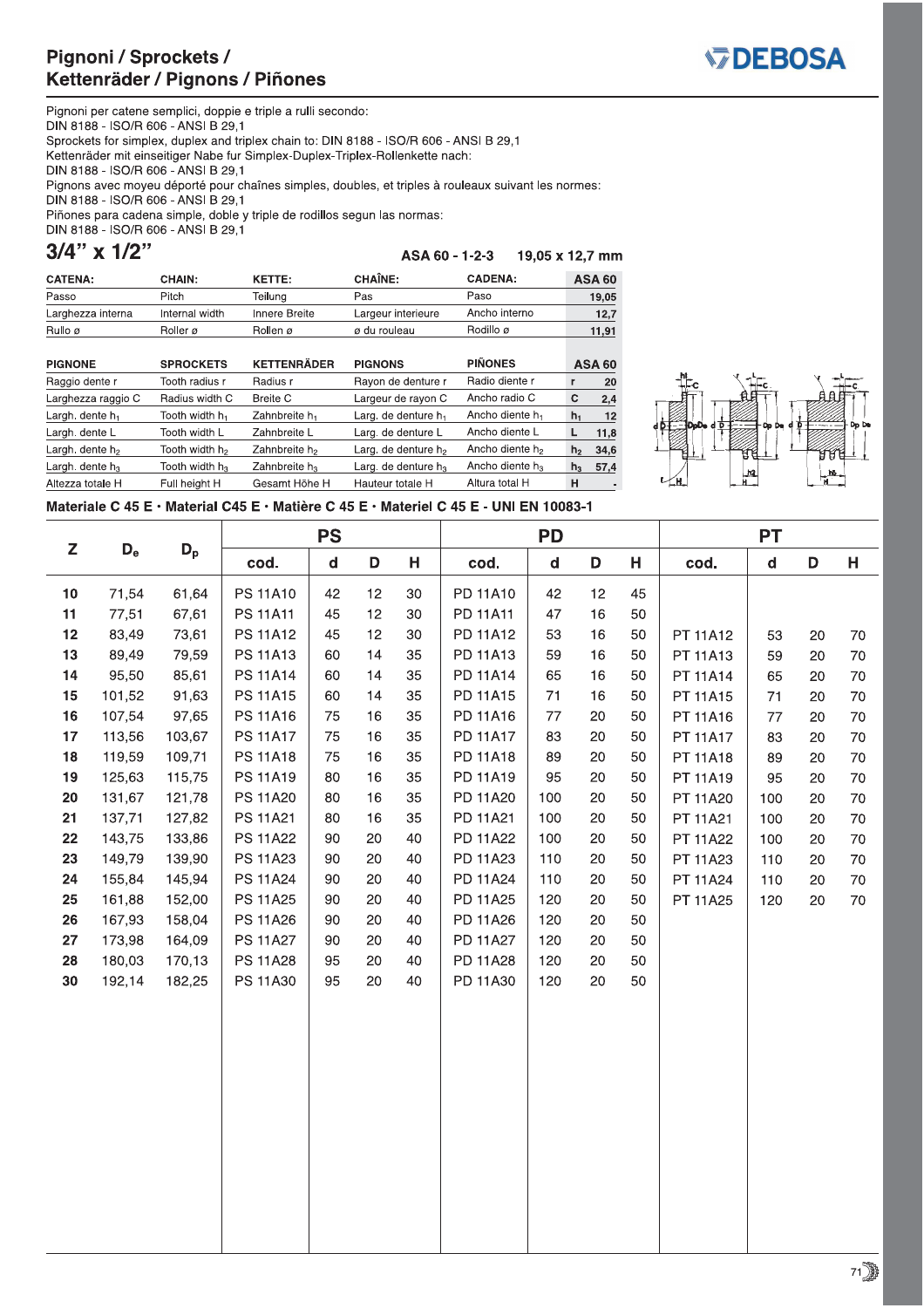CHAIN:

Tooth width h<sub>2</sub>

Tooth width h<sub>3</sub>

Full height H



Pignoni per catene semplici, doppie e triple a rulli secondo: DIN 8188 - ISO/R 606 - ANSI B 29,1 Sprockets for simplex, duplex and triplex chain to: DIN 8188 - ISO/R 606 - ANSI B 29,1 Kettenräder mit einseitiger Nabe fur Simplex-Duplex-Triplex-Rollenkette nach: DIN 8188 - ISO/R 606 - ANSI B 29.1 Pignons avec moyeu déporté pour chaînes simples, doubles, et triples à rouleaux suivant les normes: DIN 8188 - ISO/R 606 - ANSI B 29,1 Piñones para cadena simple, doble y triple de rodillos segun las normas: DIN 8188 - ISO/R 606 - ANSI B 29,1

 $1"$  x 5/8"

Largh. dente h<sub>2</sub>

Largh. dente  $h_3$ 

Altezza totale H

CATENA:

ASA 80 - 1-2-3 25,4 x 15,88 mm KETTE: **CHAÎNE: CADENA: ASA 80** 

Larg. de denture  $h_2$ 

Larg. de denture  $h_3$ 

Hauteur totale H

Ancho diente h<sub>2</sub>

Ancho diente h<sub>3</sub>

Altura total H

 $h<sub>2</sub>$ 

 $h<sub>3</sub>$  $73,3$ 

 $\mathsf H$ 

 $44,0$ 

| Passo              | Pitch                      | Teilung                   | Pas                             | Paso                        |       | 25,4          |
|--------------------|----------------------------|---------------------------|---------------------------------|-----------------------------|-------|---------------|
| Larghezza interna  | Internal width             | Innere Breite             | Largeur interieure              | Ancho interno               |       | 15,88         |
| Rullo ø            | Roller ø                   | Rollen ø                  | ø du rouleau                    | Rodillo ø                   |       | 15,88         |
|                    |                            |                           |                                 |                             |       |               |
| <b>PIGNONE</b>     | <b>SPROCKETS</b>           | <b>KETTENRÄDER</b>        | <b>PIGNONS</b>                  | <b>PIÑONES</b>              |       | <b>ASA 80</b> |
| Raggio dente r     | Tooth radius r             | Radius r                  | Rayon de denture r              | Radio diente r              | r     | 27            |
| Larghezza raggio C | Radius width C             | Breite C                  | Largeur de rayon C              | Ancho radio C               | C     | 3,2           |
| Largh. dente $h_1$ | Tooth width h <sub>1</sub> | Zahnbreite h <sub>1</sub> | Larg. de denture h <sub>1</sub> | Ancho diente h <sub>1</sub> | $h_1$ | 15            |
| Largh, dente L     | Tooth width L              | Zahnbreite L              | Larg. de denture L              | Ancho diente L              | L     | 14.7          |



### Materiale C 45 E · Material C45 E · Matière C 45 E · Materiel C 45 E - UNI EN 10083-1

Zahnbreite h<sub>2</sub>

Zahnbreite h<sub>3</sub>

Gesamt Höhe H

|                  |                           |        |                 | <b>PS</b> |    |    | <b>PD</b> |             |    | <b>PT</b> |          |             |    |     |
|------------------|---------------------------|--------|-----------------|-----------|----|----|-----------|-------------|----|-----------|----------|-------------|----|-----|
| Z                | $\mathsf{D}_{\mathsf{e}}$ | $D_p$  | cod.            | d         | D  | н  | cod.      | $\mathbf d$ | D  | н         | cod.     | $\mathbf d$ | D  | н   |
| 8                | 79,49                     | 66,37  | <b>PS 12A08</b> | 42        | 16 | 35 |           |             |    |           |          |             |    |     |
| $\boldsymbol{9}$ | 87,38                     | 74,27  | PS 12A09        | 50        | 16 | 35 |           |             |    |           |          |             |    |     |
| 10               | 95,32                     | 82,19  | PS 12A10        | 55        | 16 | 35 |           |             |    |           |          |             |    |     |
| 11               | 103,28                    | 90,14  | <b>PS 12A11</b> | 61        | 16 | 40 |           |             |    |           |          |             |    |     |
| 12               | 111,26                    | 98,14  | PS 12A12        | 69        | 16 | 40 | PD 12A12  | 72          | 20 | 70        | PT 12A12 | 72          | 25 | 100 |
| 13               | 119,26                    | 106,12 | PS 12A13        | 78        | 16 | 40 | PD 12A13  | 80          | 20 | 70        | PT 12A13 | 80          | 25 | 100 |
| 14               | 127,27                    | 114,15 | PS 12A14        | 84        | 16 | 40 | PD 12A14  | 88          | 20 | 70        | PT 12A14 | 88          | 25 | 100 |
| 15               | 135,29                    | 122,17 | PS 12A15        | 92        | 16 | 40 | PD 12A15  | 96          | 20 | 70        | PT 12A15 | 96          | 25 | 100 |
| 16               | 143,32                    | 130,20 | PS 12A16        | 100       | 20 | 45 | PD 12A16  | 104         | 20 | 70        | PT 12A16 | 104         | 30 | 100 |
| 17               | 151,35                    | 138,22 | PS 12A17        | 100       | 20 | 45 | PD 12A17  | 112         | 20 | 70        | PT 12A17 | 112         | 30 | 100 |
| 18               | 159,39                    | 146,28 | PS 12A18        | 100       | 20 | 45 | PD 12A18  | 120         | 20 | 70        | PT 12A18 | 120         | 30 | 100 |
| 19               | 167,44                    | 154,33 | PS 12A19        | 100       | 20 | 45 | PD 12A19  | 128         | 20 | 70        | PT 12A19 | 128         | 30 | 100 |
| $20\,$           | 175,49                    | 162,38 | PS 12A20        | 100       | 20 | 45 | PD 12A20  | 130         | 20 | 70        | PT 12A20 | 130         | 30 | 100 |
| 21               | 183,54                    | 170,43 | PS 12A21        | 110       | 20 | 50 | PD 12A21  | 130         | 25 | 70        |          |             |    |     |
| 22               | 191,60                    | 178,48 | <b>PS 12A22</b> | 110       | 20 | 50 |           |             |    |           |          |             |    |     |
| 23               | 199,66                    | 186,53 | <b>PS 12A23</b> | 110       | 20 | 50 |           |             |    |           |          |             |    |     |
| 24               | 207,72                    | 194,59 | PS 12A24        | 110       | 20 | 50 |           |             |    |           |          |             |    |     |
| 25               | 215,78                    | 202,66 | PS 12A25        | 110       | 20 | 50 |           |             |    |           |          |             |    |     |
| 26               | 223,84                    | 210,72 | PS 12A26        | 120       | 20 | 50 |           |             |    |           |          |             |    |     |
| 27               | 231,91                    | 218,79 | <b>PS 12A27</b> | 120       | 20 | 50 |           |             |    |           |          |             |    |     |
| 28               | 239,98                    | 226,85 | <b>PS 12A28</b> | 120       | 20 | 50 |           |             |    |           |          |             |    |     |
| 29               | 248,05                    | 234,92 | <b>PS 12A29</b> | 120       | 20 | 50 |           |             |    |           |          |             |    |     |
| 30               | 256,12                    | 243,00 | PS 12A30        | 120       | 20 | 50 |           |             |    |           |          |             |    |     |
|                  |                           |        |                 |           |    |    |           |             |    |           |          |             |    |     |
|                  |                           |        |                 |           |    |    |           |             |    |           |          |             |    |     |
|                  |                           |        |                 |           |    |    |           |             |    |           |          |             |    |     |
|                  |                           |        |                 |           |    |    |           |             |    |           |          |             |    |     |
|                  |                           |        |                 |           |    |    |           |             |    |           |          |             |    |     |
|                  |                           |        |                 |           |    |    |           |             |    |           |          |             |    |     |
|                  |                           |        |                 |           |    |    |           |             |    |           |          |             |    |     |
|                  |                           |        |                 |           |    |    |           |             |    |           |          |             |    |     |
|                  |                           |        |                 |           |    |    |           |             |    |           |          |             |    |     |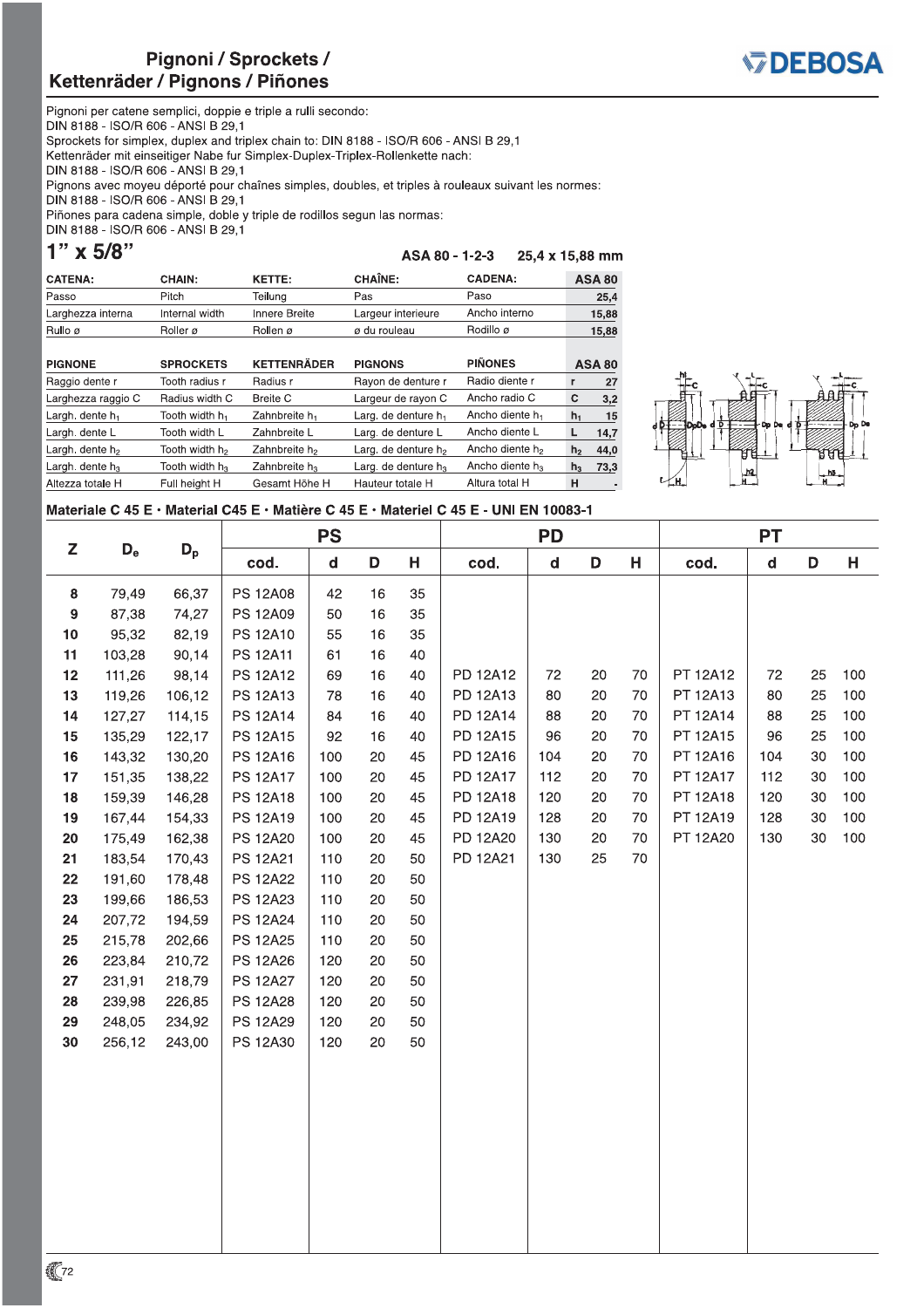

Pignoni per catene semplici, doppie e triple a rulli secondo: DIN 8188 - ISO/R 606 - ANSI B 29,1 Sprockets for simplex, duplex and triplex chain to: DIN 8188 - ISO/R 606 - ANSI B 29,1 Kettenräder mit einseitiger Nabe fur Simplex-Duplex-Triplex-Rollenkette nach: DIN 8188 - ISO/R 606 - ANSI B 29.1 Pignons avec moyeu déporté pour chaînes simples, doubles, et triples à rouleaux suivant les normes: DIN 8188 - ISO/R 606 - ANSI B 29,1 Piñones para cadena simple, doble y triple de rodillos segun las normas: DIN 8188 - ISO/R 606 - ANSI B 29,1

## $1"1/4 \times 3/4"$

ASA 100 - 1-2-3 31,75 x 19,05 mm

| <b>CATENA:</b>    | CHAIN:         | <b>KETTE:</b> | <b>CHAINE:</b>     | <b>CADENA:</b> | <b>ASA 100</b> |
|-------------------|----------------|---------------|--------------------|----------------|----------------|
| Passo             | Pitch          | Teilung       | Pas                | Paso           | 31,75          |
| Larghezza interna | Internal width | Innere Breite | Largeur interieure | Ancho interno  | 19,05          |
| Rullo ø           | Roller ø       | Rollen ø      | ø du rouleau       | Rodillo ø      | 19,05          |

| <b>PIGNONE</b>     | <b>SPROCKETS</b>           | <b>KETTENRÄDER</b>        | <b>PIGNONS</b>                  | <b>PIÑONES</b>              |                | <b>ASA 100</b> |
|--------------------|----------------------------|---------------------------|---------------------------------|-----------------------------|----------------|----------------|
| Raggio dente r     | Tooth radius r             | Radius r                  | Rayon de denture r              | Radio diente r              |                | 33,5           |
| Larghezza raggio C | Radius width C             | Breite C                  | Largeur de rayon C              | Ancho radio C               | C              | $\overline{4}$ |
| Largh. dente $h_1$ | Tooth width h <sub>1</sub> | Zahnbreite h <sub>1</sub> | Larg. de denture h <sub>1</sub> | Ancho diente h <sub>1</sub> | $h_1$          | 18             |
| Largh. dente L     | Tooth width L              | Zahnbreite L              | Larg. de denture L              | Ancho diente L              | L              | 17.7           |
| Largh. dente $h_2$ | Tooth width h <sub>2</sub> | Zahnbreite h <sub>2</sub> | Larg. de denture h <sub>2</sub> | Ancho diente h <sub>2</sub> | h <sub>2</sub> | 53,5           |
| Largh. dente $h_3$ | Tooth width h <sub>3</sub> | Zahnbreite h <sub>3</sub> | Larg. de denture h <sub>3</sub> | Ancho diente h <sub>3</sub> | $h_3$          | 89,2           |
| Altezza totale H   | Full height H              | Gesamt Höhe H             | Hauteur totale H                | Altura total H              | н              |                |



## Materiale C 45 E · Material C45 E · Matière C 45 E · Materiel C 45 E - UNI EN 10083-1

|           |                           |        |                 | <b>PS</b><br><b>PD</b> |        | <b>PT</b> |          |              |    |    |      |              |   |   |
|-----------|---------------------------|--------|-----------------|------------------------|--------|-----------|----------|--------------|----|----|------|--------------|---|---|
| Z         | $\mathsf{D}_{\mathsf{e}}$ | $D_p$  | cod.            | $\mathsf{d}$           | D      | н         | cod.     | $\mathsf{d}$ | D  | н  | cod. | $\mathsf{d}$ | D | н |
| ${\bf 8}$ | 98,1                      | 82,96  | <b>PS 13A08</b> | 53                     | $20\,$ | 40        |          |              |    |    |      |              |   |   |
| 9         | 108,0                     | 92,84  | PS 13A09        | 63                     | 20     | 40        |          |              |    |    |      |              |   |   |
| 10        | 117,9                     | 102,74 | PS 13A10        | 70                     | 20     | 40        |          |              |    |    |      |              |   |   |
| 11        | 127,8                     | 112,68 | PS 13A11        | 77                     | 20     | 45        |          |              |    |    |      |              |   |   |
| 12        | 137,8                     | 122,68 | PS 13A12        | 88                     | $20\,$ | 45        | PD 13A12 | $90\,$       | 20 | 80 |      |              |   |   |
| 13        | 147,8                     | 132,65 | PS 13A13        | 98                     | 20     | 45        | PD 13A13 | 100          | 20 | 80 |      |              |   |   |
| 14        | 157,8                     | 142,68 | PS 13A14        | 108                    | 20     | 45        | PD 13A14 | 110          | 20 | 80 |      |              |   |   |
| 15        | 167,9                     | 152,72 | <b>PS 13A15</b> | 118                    | 20     | 45        | PD 13A15 | 120          | 20 | 80 |      |              |   |   |
| 16        | 177,9                     | 162,75 | PS 13A16        | 120                    | 25     | 50        | PD 13A16 | 120          | 25 | 80 |      |              |   |   |
| 17        | 187,9                     | 172,78 | <b>PS 13A17</b> | 120                    | 25     | 50        | PD 13A17 | 120          | 25 | 80 |      |              |   |   |
| 18        | 198,0                     | 182,85 | PS 13A18        | 120                    | 25     | 50        |          |              |    |    |      |              |   |   |
| 19        | 208,1                     | 192,91 | PS 13A19        | 120                    | 25     | 50        |          |              |    |    |      |              |   |   |
| 20        | 218,1                     | 202,98 | PS 13A20        | 120                    | 25     | 50        |          |              |    |    |      |              |   |   |
| 21        | 228,2                     | 213,04 | PS 13A21        | 140                    | 25     | 55        |          |              |    |    |      |              |   |   |
| 22        | 238,3                     | 223,11 | <b>PS 13A22</b> | 140                    | 25     | 55        |          |              |    |    |      |              |   |   |
| 23        | 248,3                     | 233,17 | PS 13A23        | 140                    | 25     | 55        |          |              |    |    |      |              |   |   |
| 24        | 258,4                     | 243,23 | PS 13A24        | 140                    | 25     | 55        |          |              |    |    |      |              |   |   |
| 25        | 268,5                     | 253,33 | PS 13A25        | 140                    | 25     | 55        |          |              |    |    |      |              |   |   |
|           |                           |        |                 |                        |        |           |          |              |    |    |      |              |   |   |
|           |                           |        |                 |                        |        |           |          |              |    |    |      |              |   |   |
|           |                           |        |                 |                        |        |           |          |              |    |    |      |              |   |   |
|           |                           |        |                 |                        |        |           |          |              |    |    |      |              |   |   |
|           |                           |        |                 |                        |        |           |          |              |    |    |      |              |   |   |
|           |                           |        |                 |                        |        |           |          |              |    |    |      |              |   |   |
|           |                           |        |                 |                        |        |           |          |              |    |    |      |              |   |   |
|           |                           |        |                 |                        |        |           |          |              |    |    |      |              |   |   |
|           |                           |        |                 |                        |        |           |          |              |    |    |      |              |   |   |
|           |                           |        |                 |                        |        |           |          |              |    |    |      |              |   |   |
|           |                           |        |                 |                        |        |           |          |              |    |    |      |              |   |   |
|           |                           |        |                 |                        |        |           |          |              |    |    |      |              |   |   |
|           |                           |        |                 |                        |        |           |          |              |    |    |      |              |   |   |
|           |                           |        |                 |                        |        |           |          |              |    |    |      |              |   |   |